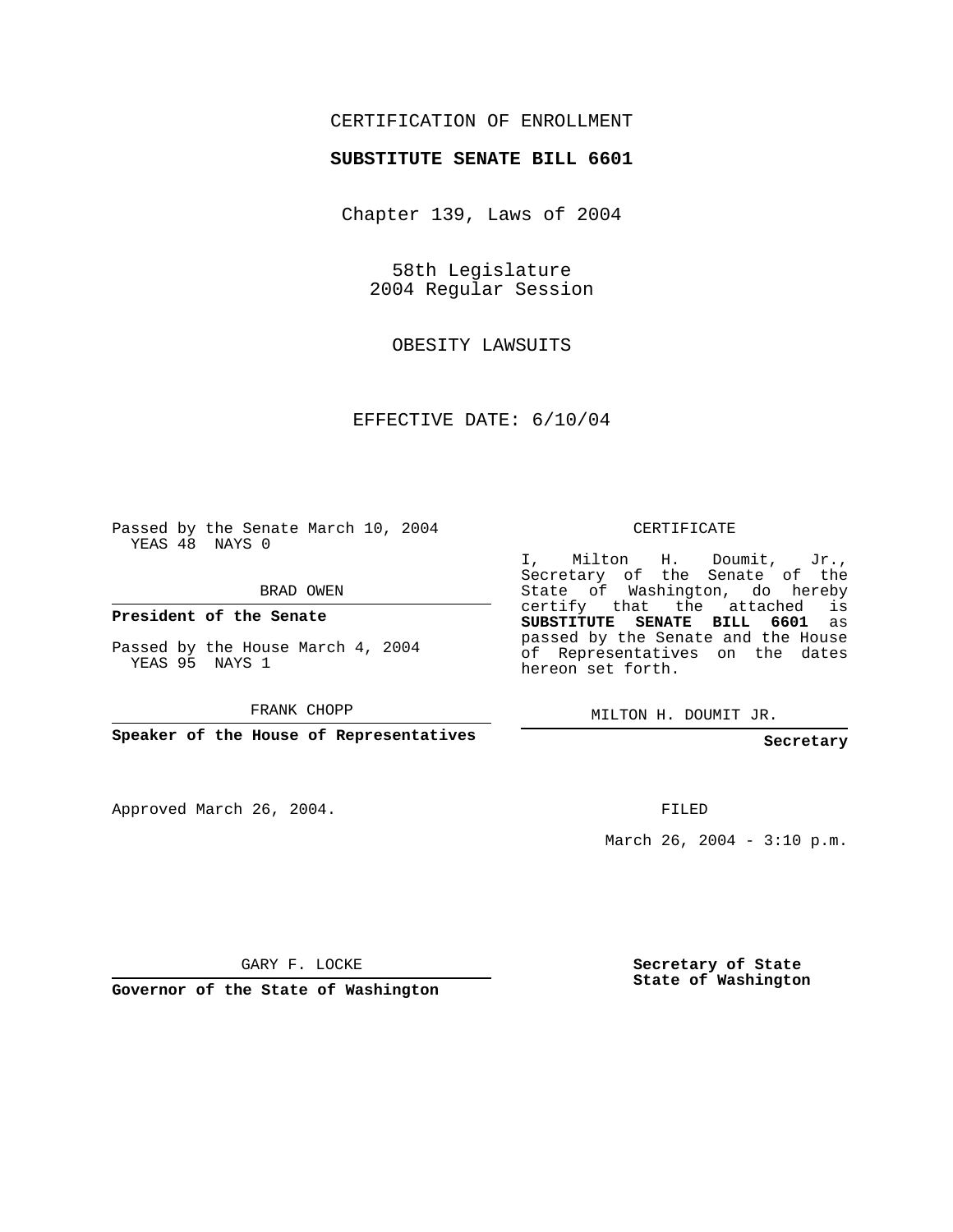## **SUBSTITUTE SENATE BILL 6601** \_\_\_\_\_\_\_\_\_\_\_\_\_\_\_\_\_\_\_\_\_\_\_\_\_\_\_\_\_\_\_\_\_\_\_\_\_\_\_\_\_\_\_\_\_

\_\_\_\_\_\_\_\_\_\_\_\_\_\_\_\_\_\_\_\_\_\_\_\_\_\_\_\_\_\_\_\_\_\_\_\_\_\_\_\_\_\_\_\_\_

AS AMENDED BY THE HOUSE

Passed Legislature - 2004 Regular Session

## **State of Washington 58th Legislature 2004 Regular Session**

**By** Senate Committee on Judiciary (originally sponsored by Senators Brandland, T. Sheldon, Stevens, Roach, Murray and Oke)

READ FIRST TIME 02/09/04.

 AN ACT Relating to obesity lawsuits; adding a new section to chapter 7.72 RCW; and creating a new section.

BE IT ENACTED BY THE LEGISLATURE OF THE STATE OF WASHINGTON:

 NEW SECTION. **Sec. 1.** A new section is added to chapter 7.72 RCW to read as follows:

 (1) Any manufacturer, packer, distributor, carrier, holder, marketer, or seller of a food or nonalcoholic beverage intended for human consumption, or an association of one or more such entities, shall not be subject to civil liability in an action brought by a private party based on an individual's purchase or consumption of food or nonalcoholic beverages in cases where liability is premised upon the individual's weight gain, obesity, or a health condition associated with the individual's weight gain or obesity and resulting from the individual's long-term purchase or consumption of a food or nonalcoholic beverage.

 (2) For the purposes of this section, the term "long-term consumption" means the cumulative effect of the consumption of food or nonalcoholic beverages, and not the effect of a single instance of consumption.